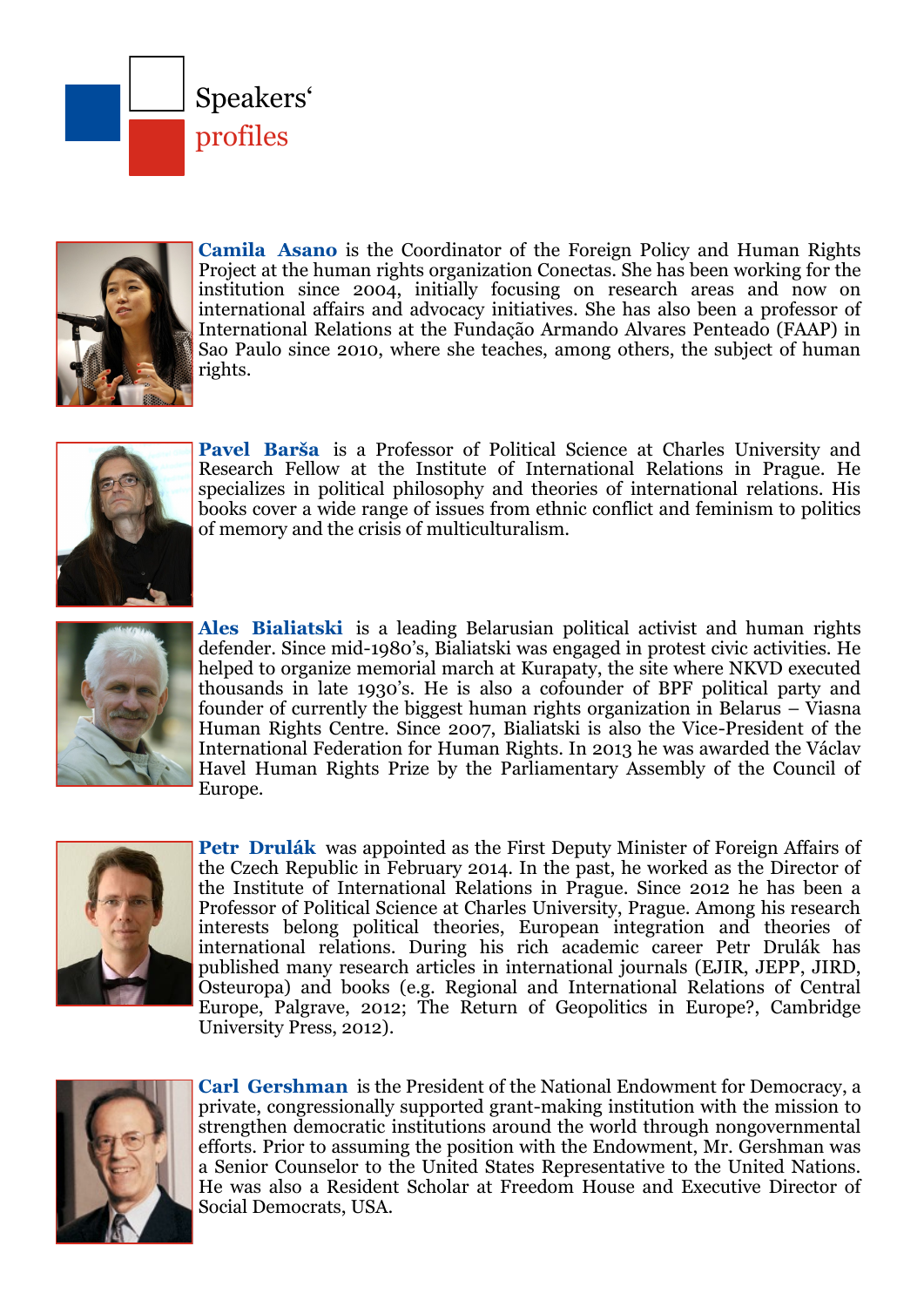

**Arzu Geybullayeva** is an Azerbaijanian journalist and currently the Václav Havel Journalism Fellow at Radio Free Europe/Radio Liberty. Arzu is also the English language editor at Meydan TV and Co-Director at the Imagine Center for Conflict Transformation. She holds a Master's degree in Global Politics from London School of Economics and Bachelor degree in International Relations from Bilkent University. Her main focus areas are human rights, press freedom, gender equality and conflict transformation.



**Bahey eldin Hassan** is the co-founder and Director of the Cairo Institute for Human Rights Studies (CIHRS), an independent regional NGO based in Egypt. He was a founding member of the Egyptian Organization for Human Rights (EOHR) in 1985, and its Secretary General in 1988-1993. He has also been a board member of the Euro-Mediterranean Foundation of Support to Human Rights Defenders (EMHRF), member of the Advisory Committee of Human Rights Watch (Middle East and North Africa region MEW), member of the board of trustees of Almasry Alyoum Newspaper and member of the Advisory Board of the International Center for Transitional Justice ICTJ and Open Global Rights.



**Jan Jařab** has been the Regional Representative for Europe of the UN High Commissioner for Human Rights since January 2010. Previously, he served as Member of Cabinet of Vladimír Špidla, European Commissioner for Employment, Social Affairs and Equal Opportunities (2004-2010). In 2001- 2004 he served as a Commissioner for Human Rights and Director of Human Rights Division of the Government of the Czech Republic. He specializes in nondiscrimination and protection of minorities, such as migrants, Roma, persons with intellectual or psychosocial disabilities, etc.



**Stavros Lambrinidis** was appointed as the EU Special Representative (EUSR) for Human Rights in July 2012. He is an attorney, former Minister of Foreign Affairs of Greece and former Vice-President of the European Parliament. Between 2004 and 2009 he served as the Vice-President of the Parliament's Civil Liberties, Justice and Home Affairs Committee. Earlier in his career, he was the Chairman of the Committee for Human Rights in the Bar Association of Washington, D.C.



**Lotte Leicht** has been the European Union Advocacy Director and Director of Human Rights Watch's Brussels Office since 1994. Before joining HRW she was the Program Director of the International Helsinki Federation for Human Rights in Vienna and a staff member at the Danish Center for Human Rights. She has frequently testified before international intergovernmental organizations, conducted human rights and humanitarian law investigations in various conflict zones and written extensively on human rights issues for major publishing houses. She is the co-editor of *Monitoring Human Rights in Europe: Comparing International Standards and Mechanisms*.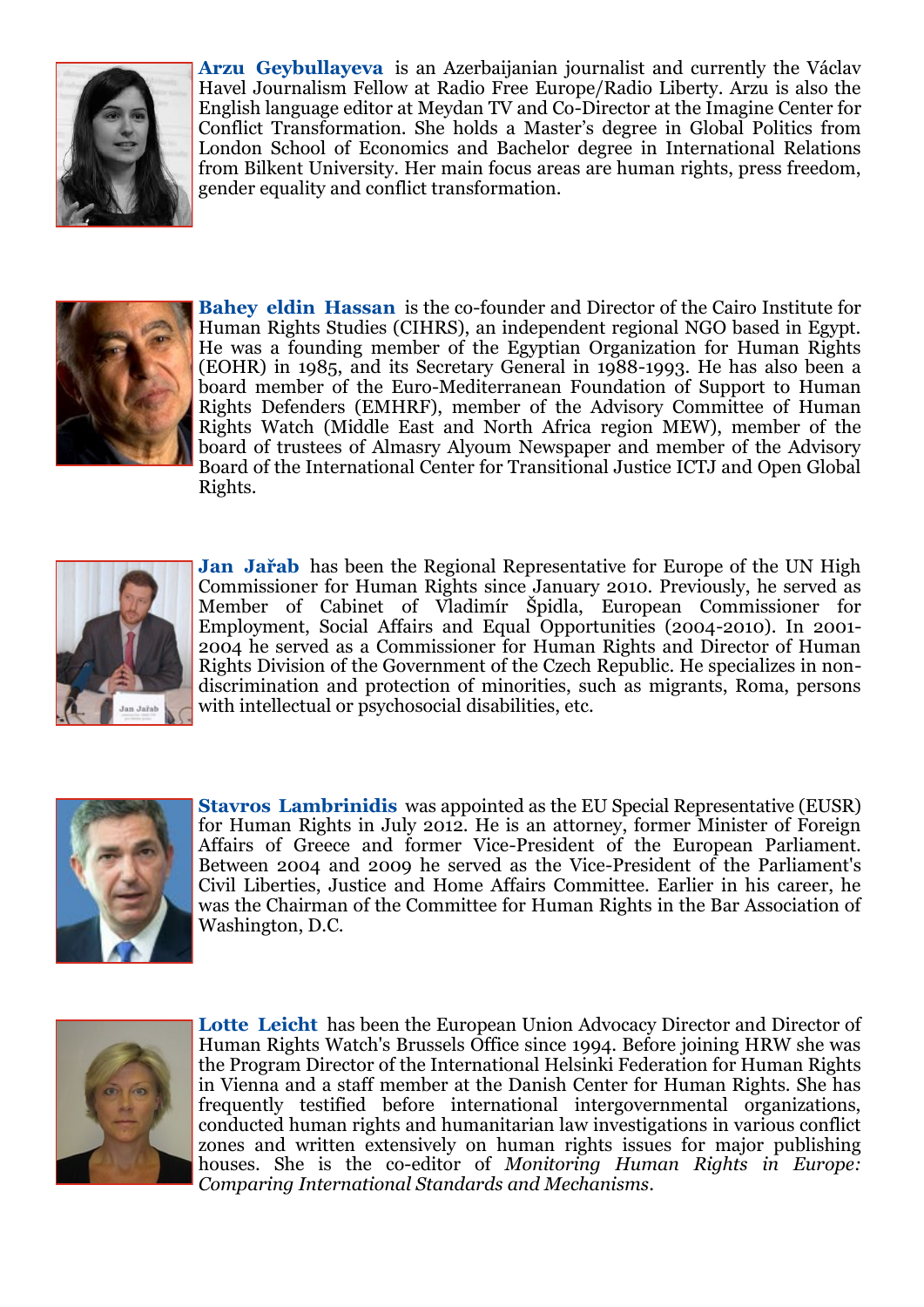

**Tom Malinowski** was sworn in as the Assistant Secretary of State for Democracy, Human Rights and Labor in April 2014. Previously, from 2001, he was the Washington Director of Human Rights Watch, one of the world's leading independent international organizations dedicated to defending and protecting human rights. From 1998 to 2001, he served as the Senior Director at the National Security Council at the White House. From 1994 to 1998 he was a speechwriter for Secretaries of State Warren Christopher and Madeleine Albright, and member of the Policy Planning Staff at the Department of State.



**Makau W. Mutua** is the Dean of the Buffalo Law School, State University of New York. He teaches international human rights, international business transactions and international law. He is currently the Vice President of the American Society of International Law (ASIL), and has been on its Executive Council. Previously, Professor Mutua was the Associate Director at the Harvard Law School Human Rights Program. He serves as the Chairman of the Kenya Human Rights Commission and sits on the boards of international organizations and academic journals such as the Leiden Journal of International Law.



**Šimon Pánek** is a former political activist and co-founder of the largest Czech humanitarian, development and human-rights nongovernmental organization People in Need (Člověk v tísni), of which he is currently the Executive Director. He was also one of the founders of the information agency Epicentrum which specializes in global conflict reporting. He worked at the Office of the President of the Czech Republic Václav Havel as a Foreign Policy Specialist on the Balkan region and human rights issues.



**Jerzy Pomianowski** is a Polish diplomat who is currently the Executive Director of European Endowment for Democracy. He served as Vice-Minister of Foreign Affairs of Poland in 2011 – 2013. In 2008–2011, he worked at the Organization for Economic Co-operation and Development (OECD) as Director of the Partnership for Democratic Governance, an international initiative (OECD/UNDP) aimed at supporting public administrations in countries destabilized by armed conflicts or natural disasters. In 2004 - 2005, he chaired the Preparatory Committee of the 3rd Summit of the Council of Europe in Warsaw and simultaneously chaired the Drafting Committee of the Summit's Political Declaration, a crucial document defining the political mandate of the Council of Europe.



**Petr Pospíchal** is a Czech journalist, diplomat and entrepreneur. As a member of Charter 77 he was working with BBC a RFE and had been imprisoned several times. He took part in the activities of the Committee for the Defense of the Unfairly Prosecuted and co-founded the independent news agency VIA and the Civic Forum. After 1989 he worked in the Office of the President of the Republic as the Deputy Director of the Foreign Affairs Department and served as the Ambassador of the Czech Republic to Sofia, Bulgaria. Today he works as an entrepreneur and journalist for the online newspaper Referendum.